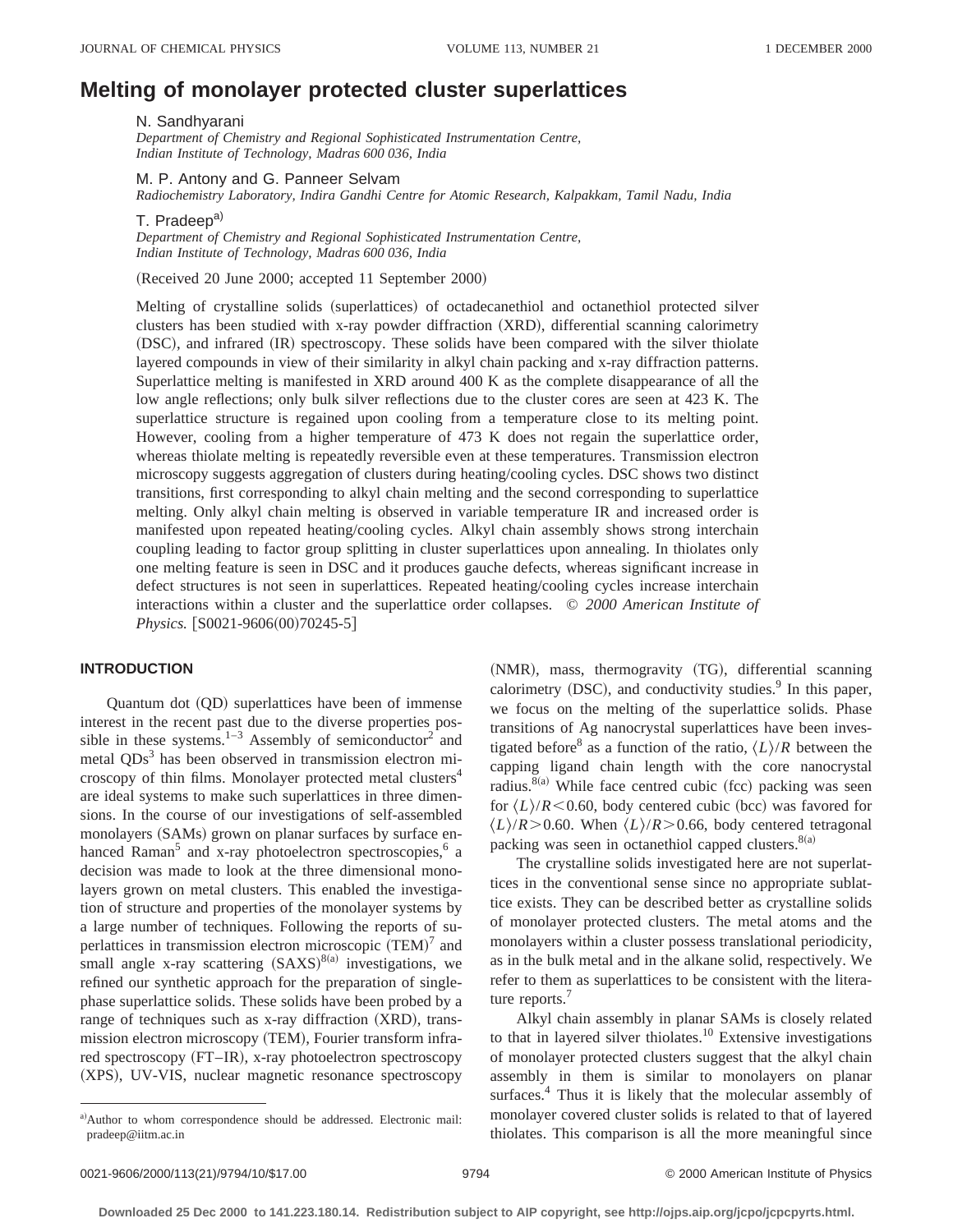many structural and spectroscopic insights into the structure of cluster solids can be derived from the comprehensive studies of thiolates.<sup>10</sup> Pioneering study of Dance *et al.*<sup>10(a)</sup> suggested that the alkyl chains in an all-*trans* orientation are projected in either direction from a layered Ag–S lattice to make layered silver thiolates. Detailed x-ray diffraction and transmission infrared spectroscopic investigations of Parikh  $et al.<sup>10(b)</sup>$  have shown that small interpenetration of the layers exist which results in the formation of one dimensional corridors, which alternate between the layers. The thiolate solids show mesogenic behavior after melting, in all except the ethyl derivative.<sup>10(c)</sup> The alkyl chain assembly need not be all-*trans*, as revealed by Fijolek *et al.*<sup>10(d)</sup> Their structural and spectroscopic study of variously synthesized butanethiolates showed that the chain conformation changes all the way from all-*trans* to *gauche*, with a conformationally mixed phase in-between. The comprehensive study of Bensebaa  $et al.<sup>10(e)</sup> compared the alkyl chain assembly of thiolates with$ that of planar monolayers and monolayer protected clusters.

Our investigations are principally concerned with octanethiol and octadecanethiol protected silver cluster superlattices. Melting of these polycrystalline superlattice solids is probed by variable temperature XRD, FT–IR, and DSC. We compared the cluster superlattices with the corresponding silver thiolate layered solids through a number of experiments. These comparisons became necessary because apart from the reasons mentioned above, both the solids show similar, but not identical, XRD and IR features, which prompted us to suspect decomposition of clusters into thiolates.

#### **EXPERIMENT**

*Materials*: Silver nitrate (Merck, 99.99%), chloroauric acid (HAuCl<sub>4</sub>·3H<sub>2</sub>O, CDH, 99.8%), tetra *n*-octyl ammonium bromide (Merck, 98%), sodium borohydride, octadecanethiol, octanethiol (all Aldrich, 99%) were used as received. Toluene and methanol used were of AR grade. In all these syntheses, deionized and subsequently distilled water was used.

*Synthesis*: Octadecane and octane thiol protected clusters were synthesized using a modified literature method described originally for gold clusters.<sup>11</sup> These will be referred to later as  $C18$  (Ag–ODT) and C8 (Ag–OT) clusters, respectively. Briefly,  $0.0358$  M toluene solution  $(21.6 \text{ ml})$  of tetra *n*-octyl ammonium bromide was added to a vigorously stirred 0.0288 M aqueous solution  $(10 \text{ ml})$  of AgNO<sub>3</sub>. After 1 hour of stirring, a  $0.0139$  M toluene solution  $(23.8 \text{ ml})$  of the respective thiol was added. To this, 8.25 ml aqueous solution  $(0.2378 \text{ M})$  of sodium borohydride was added dropwise. Reduction and derivatization of silver was manifested by the brown color of the toluene phase, which was originally colorless. The solution was stirred overnight and the organic layer was separated. It was allowed to evaporate slowly to 10 ml (this took several hours to a few days at the ambient temperature) and 100 ml of methanol was added in order to precipitate the cluster. The precipitate was allowed to settle and was collected by centrifuging. The material was washed several times with methanol to remove unreacted thiol and was air dried. The product obtained was a fine brown powder. Purity of the sample was ascertained by NMR. The synthetic procedures were performed at 298 K. The materials were stored in ambient laboratory air and no significant change in the spectroscopic properties were observed in the time scale of two months. We observed that the solubility of the samples decreases with time, possibly due to aggregation, which was studied by  $UV-VIS.9$  Heated samples are not soluble in toluene, also due to aggregation (see below).

Silver thiolate layered materials were prepared by a modified literature procedure.<sup>10(e)</sup> A 0.0139 M toluene solution  $(47.6 \text{ ml})$  of the respective thiol was added to  $0.0288 \text{ M}$ aqueous solution  $(20 \text{ ml})$  of AgNO<sub>3</sub> while stirring and the resulting solution was stirred for 3 hours. A white suspension was formed in the toluene phase. Aqueous layer was found to be free of  $Ag^+$ . Precipitate in the toluene phase was collected by centrifuging, washed with toluene and air dried. Due to the possible light sensitivity of these materials, all syntheses were performed in covered flasks and the materials were stored in brown colored bottles.

The superlattice solids have been thoroughly characterized by various techniques such as TEM, XRD, FT–IR, TG, DSC, UV-VIS, NMR, XPS, and mass spectrometry.<sup>9</sup> However, the present studies are focused on XRD, DSC, and FT–IR and only those experimental details are given below.

*X-ray diffraction*: X-ray diffractometers with CuK<sup>a</sup> or  $C$ o $K\alpha$  radiations were used for room temperature measurements. The samples were spread on antireflection glass slides to form uniform films. The films were wetted with acetone for uniformity and were blown dry before the measurement (use of acetone did not have any effect, confirmed with pressed pellets). All samples were similarly prepared. For variable temperature measurements, an  $X'$  Pert-MPD diffractometer with  $CuKa$  radiation was used. The sample was spread on a tantalum heating plate and at each temperature, the sample was allowed to stabilize for 3 minutes and the diffractogram in the range of  $3^{\circ}-51^{\circ}$  (2 theta) was measured. A step size of 0.05° was used. Note that several measurements were performed on the same sample. The data were acquired rapidly due to the potential x-ray induced damage of  $RS^-$  species.<sup>12</sup> Due to this the spectral quality was inferior to that of normal single scan measurements. Thiolates and a few superlattice solids were studied with a Siemens diffractometer using CuK $\alpha$  radiation. Data in the range of  $2^{\circ} - 70^{\circ}$ were measured in the temperature range of 303–423 K, at every 20 K interval. A step size of 0.02° was used.

*Infrared spectroscopy*: Infrared spectra were measured with a Bruker IFS 66v FT–IR spectrometer. Samples were prepared in the form of pressed KBr pellets. All spectra were measured with a resolution of 4  $cm^{-1}$  and were averaged over 200 scans. Variable temperature measurements were performed with a home-built heater and a programmable temperature controller.

*Differential scanning calorimetry*: DSC data were taken with a Netzsch PHOENIX DSC204 instrument. 10 mg of the samples encapsulated in aluminum pans was used. The measurements were conducted in the temperature range of 123– 473 K. Thermogravimetric measurements showed that there is no weight loss in this temperature window and thiolate desorption commences only above 540 K in these samples.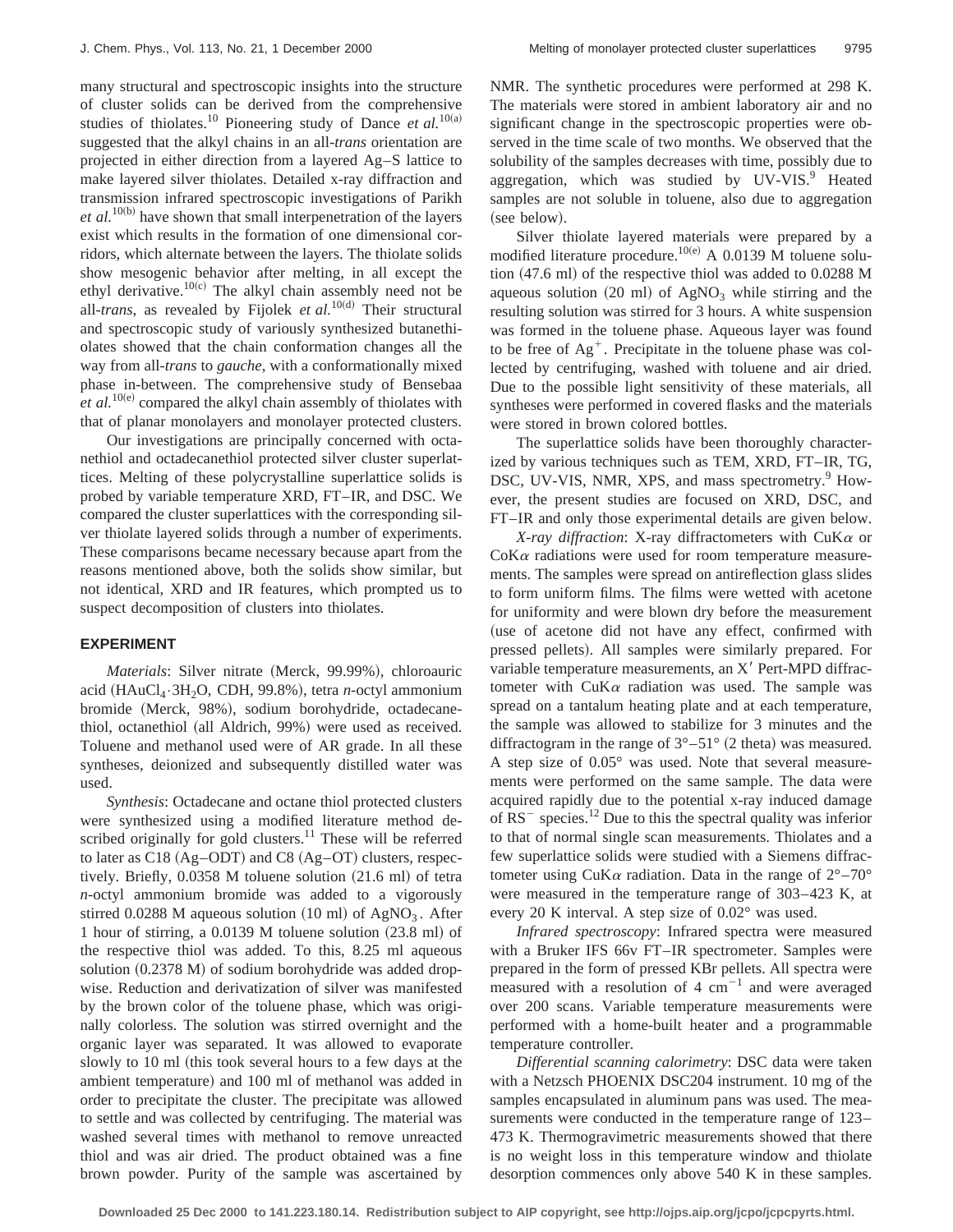

FIG. 1. Variable temperature x-ray (CuK $\alpha$ ) powder diffraction patterns of  $(A)$  Ag–OT and  $(B)$  Ag–ODT. The temperatures are marked in the figure. The isolated silver cluster reflections are marked, these are immediately noticeable in the topmost diffractogram of  $(A)$ . The peaks labeled with asterisks (\*) are due to the heating base plate. Due to possible x-ray induced damage of the thiolates, the spectra were acquired rapidly.

Repeated heating/cooling experiments were performed with the same sample. Separate measurements were performed to confirm the reproducibility of the data.

There are distinct differences between superlattice solids and thiolates, as discussed in the Appendix.

## **RESULTS**

The sections are divided into two pertaining to phase transition of superlattices and thiolates.

## **Melting of superlattices**

*Variable temperature x-ray diffraction*: Earlier studies have shown that Ag clusters of average core diameter 4.0  $\pm 0.5$  nm capped with alkanethiols form single-phase superlattice solids.<sup>9</sup> The x-ray powder diffractograms of these solids show low-angle peaks, which can be fully indexed to single cubic unit cells. $9$  Whereas alkanethiols with five or more carbon atoms form superlattices, the corresponding cluster with four carbons yield only separated clusters identical to the three dimensional self-assembled monolayers investigated before.<sup>4,13</sup> No superlattice reflections are seen with the corresponding gold clusters.

Figure 1 shows the *in situ* variable temperature x-ray powder diffraction patterns of Ag–OT (A) and Ag–ODT  $(B)$ . In order to make a comparison of the data, the intensities were not manipulated for presentation except for the offset, for clarity. As can be seen, the room temperature patterns show low angle reflections. The bulk silver reflections are at  $38.48^{\circ}$  and  $44.60^{\circ}$ , which are observed in Ag-ODT [Fig. 1(B)]. In Ag–OT [Fig. 1(A)] note the absence of any intensity at 44.60° in the room temperature spectrum due to the bulk  $(200)$  reflection, suggesting that the material is essentially single-phase superlattice<sup>9</sup> (see also below). This means that the peak at 38.59° may also be attributable to the superlattice. All the low angle reflections at 10.87, 14.43, 17.99, 21.69, 25.33, and 32.60 $^{\circ}$  in Ag–OT [Fig. 1(A)] can be fully indexed to a simple cubic unit cell of  $a = 59.172$  Å. Note that the patterns also show some lines due to the heating base plate, which are marked with asterisks  $(*)$ . The Ag–ODT pattern can be assigned to a simple cubic unit cell of *a*  $=67.465$  Å. The superlattice reflections are observed up to a temperature of 398 K and the diffractogram at this temperature is not different from that at room temperature. We do not see any shift in the peak positions and there is no emergence of additional peaks up to this temperature indicating the absence of phase transitions in the material. Diffractograms at 423 K show the near complete disappearance of the superlattice reflections and at 448 K the isolated cluster reflections begin to increase in intensity. In the data at 473 K, the  $(111)$  and  $(200)$  reflections of Ag have increased in intensity. Beyond 473 K, the pattern is essentially unchanged; data are presented for Ag–ODT at 573 K. Upon cooling down (from the highest temperature), the superlattice reflections are absent and there is no change in the  $(111)$  and  $(200)$ reflections of silver (not shown). This suggests that the material does not regain the superlattice order upon cooling. We will come back to this aspect later in the paper. It appears that the cluster core anneals, which results in the increase in the intensity of the Ag lattice reflections.

The data presented show that the superlattice is stable up to 398 K. It is important to see that there appears to be no large difference in the transition temperature for the two chain lengths. Upon increasing the temperature to 473 K and subsequently cooling down, the system becomes an orientationally disordered glass showing no superlattice reflections but only isolated Ag cluster pattern. In order to see whether it is possible to regain the superlattice after melting, the sample was immediately cooled after the collapse of the superlattice. In Fig. 2, we show a series of such experiments performed on the same sample. The diffraction patterns of Ag–ODT upon heating to different temperatures and cooling to 303 K (*in situ* in the diffractometer) are presented here. When the sample was heated to 423 K and subsequently cooled back, the superlattice reflections are still observed. The superlattice is also seen for the sample, which was cooled back from 448 K. However, these reflections are completely absent upon heating to 473 K and cooling back [Fig.  $2(f)$ ].

One of the interesting aspects to note is that the superlattice reflections are much narrower than the isolated cluster reflections. The particle size of the superlattices from the Scherrer formula<sup>14</sup> works out to be 239 Å, although the effective core size of the cluster from TEM is of 40  $\AA$ , indicating that each particle is composed of many superlattice unit cells.<sup>9</sup> However, the particle size of isolated clusters is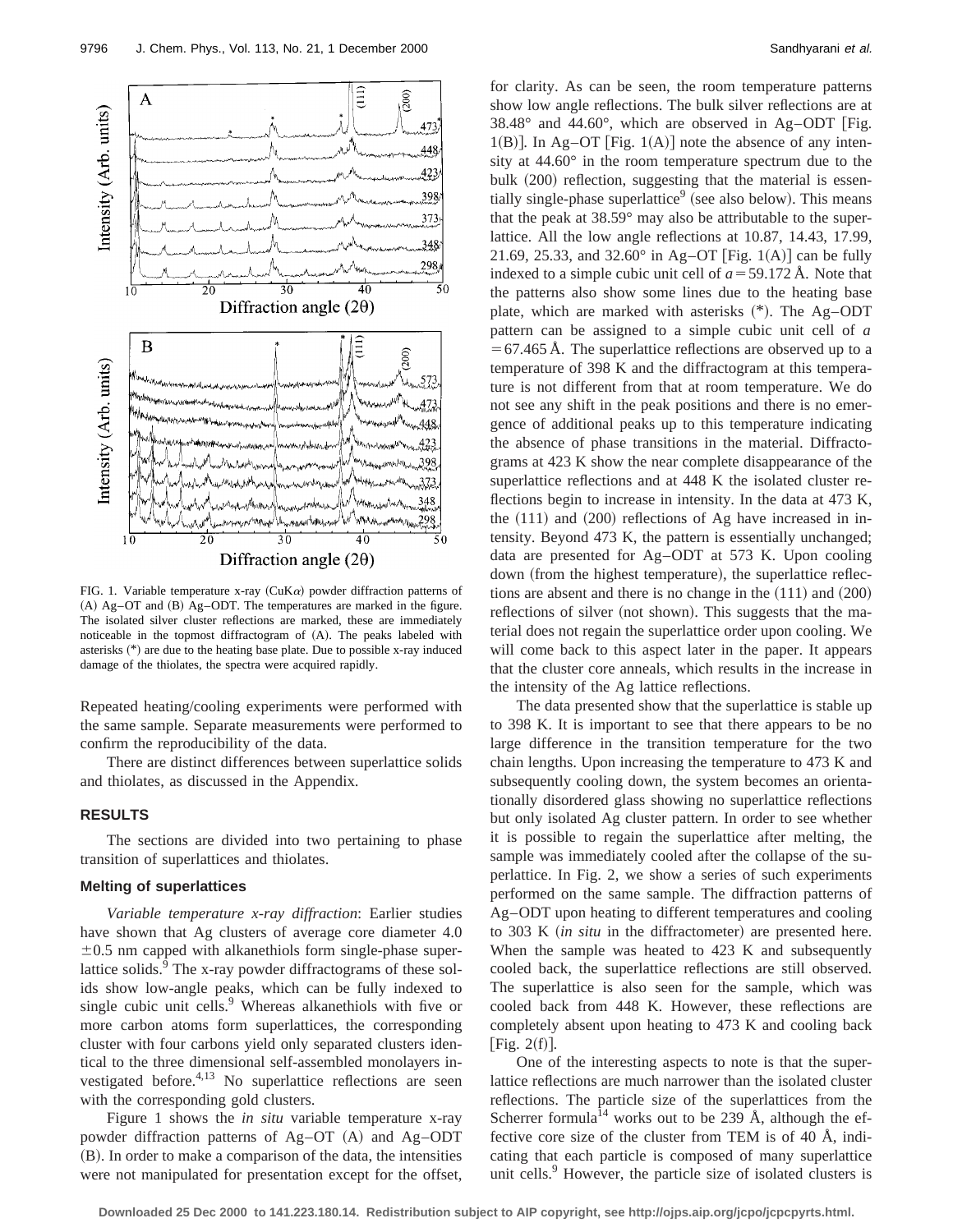

FIG. 2. X-ray powder diffraction (CuK $\alpha$ ) profiles of Ag–ODT at various temperatures.  $(a)$ ,  $(c)$ , and  $(e)$  correspond to the patterns at 423, 448, and 473 K, respectively.  $(b)$ ,  $(d)$ , and  $(f)$  are the patterns at 308 K upon cooling the sample from 423, 448, and 473 K, respectively. All the experiments were performed on the same sample (i.e., the sample was cycled between the high temperature and 308 K). The peaks labeled with asterisks  $(*)$  are due to the heating base plate. Inset shows TEM of  $(a)$  Ag–OT superlattice solid and  $(b)$ the same after heating to 473 K.

much smaller, for example, that corresponding to the top curve of Fig. 2. In gold clusters where superlattice is not seen in XRD, the Scherrer formula values are close to the cluster dimensions obtained from TEM. In Au–ODT, TEM gives a core diameter value of  $3\pm0.5$  nm and the Scherrer formula value is 29 Å. The inset of Fig. 2 shows the TEM of  $(a)$ superlattice solid and the  $(b)$  sample after heating to 473 K. The TEM of the *superlattice solid*, although shows a high degree of uniformity of particle size  $(4\pm0.5 \text{ nm})$ , no regular order is observed. However, a *drop cast film of the cluster* shows periodic order.<sup>9</sup> We explain this as due to the melting of the solid under electron beam, note that these solids are principally hydrocarbon assembled materials. We have seen that large crystallites melt and flow immediately upon exposure to the electron beam. In (b) the clusters got aggregated, which prevents the formation of superlattice upon cooling.

*Differential scanning calorimetry*: In Fig. 3 we compare the differential scanning calorimetric data of Ag–ODT under three experimental conditions. The sample was heated initially to 423 K from 123 K and was allowed cool to 298 K (experiment 1). It was then reheated to  $423 \text{ K}$  and again allowed cool to  $298 \text{ K}$  (experiment 2). In experiment 3 the sample was heated to 473 K and then cooled to 298 K. Data were collected in all three experiments. The DSC traces show two transitions, the first around at 339.7 K and another at 399.2 K, the former is due to the melting of the alkyl chain assembly and the second is due to that of the superlattice (see below). In Au–ODT, the peak temperature of the first transition is 333.5 K. We attribute the higher transition temperature in the case of Ag–ODT to the presence of the superlattice, which resulted in an increase in interchain interactions.



FIG. 3. (A) Differential scanning calorimetric traces of Ag–ODT upon repeated heating and cooling cycles. Three separate cycles are shown by the lines  $(1)$  (--),  $(2)$  ( $\cdots$ ),  $(3)$  ( $\cdots$ ).  $(1)$  Heating to 423 K and cooling back,  $(2)$ repeat of the same and  $(3)$  heating to 473 K and cooling back. In all the experiments, a heating/cooling rate of 10 K/min was used. All the experiments pertain to one sample. Transition temperatures and enthalpies are given in Table I.

The enthalpy of superlattice melting  $(Table I)$  is substantial, which indicates that the cohesive energy of the super structure is high. A molecular dynamics study<sup>15</sup> of the alkanethiolate capped gold superlattice predicts a cohesive energy of 15 eV/cluster. Upon cooling the solid from 423 K, the transitions are again manifested; the superlattice freezing enthalpy is considerably less than the melting. The alkyl freezing, however, releases more energy, presumably because of the annealing of defects. In addition, the clusters may act as nucleating sites for crystallization.

In experiment 2, both the transitions are seen in either direction; the enthalpies of both are roughly the same as in the first cooling experiment. Upon cooling, the superlattice freezing is observable (Table I, not clear in the figure), but the enthalpy has substantially reduced. Enthalpy of alkyl freezing is comparable to the value of melting. In experiment 3 upon warming, both the transitions are observed; the energetics of the first is comparable to that of the previous experiment. The superlattice melting is observed but the enthalpy has reduced significantly. Upon cooling, freezing of the superlattice is not observed at all.

TABLE I. Enthalpies and transition temperatures of the octadecanethiolate capped silver cluster superlattice from DSC upon repeated heating/cooling cycles.

|                | $Ag-ODT$           |           |                    |          |
|----------------|--------------------|-----------|--------------------|----------|
|                | $\Delta H_1$ (J/g) | $T_1$ (K) | $\Delta H_2$ (J/g) | $T_2(K)$ |
| Heating from   | 107.9              | 339.7     | 46.3               | 399.2    |
| 123 K to 423 K |                    |           |                    |          |
| Cooling from   | 136.4              | 321.8     | 9.4                | 375.0    |
| 423 K to 123 K |                    |           |                    |          |
| Heating from   | 139.5              | 338.3     | 13.4               | 388.8    |
| 298 K to 423 K |                    |           |                    |          |
| Cooling from   | 153.0              | 321.8     | 1.3                | 371.1    |
| 423 K to 298 K |                    |           |                    |          |
| Heating from   | 149.5              | 339.0     | 1.5                | 388.9    |
| 298 K to 473 K |                    |           |                    |          |
| Cooling from   | 163.0              | 320.0     |                    |          |
| 473 K to 298 K |                    |           |                    |          |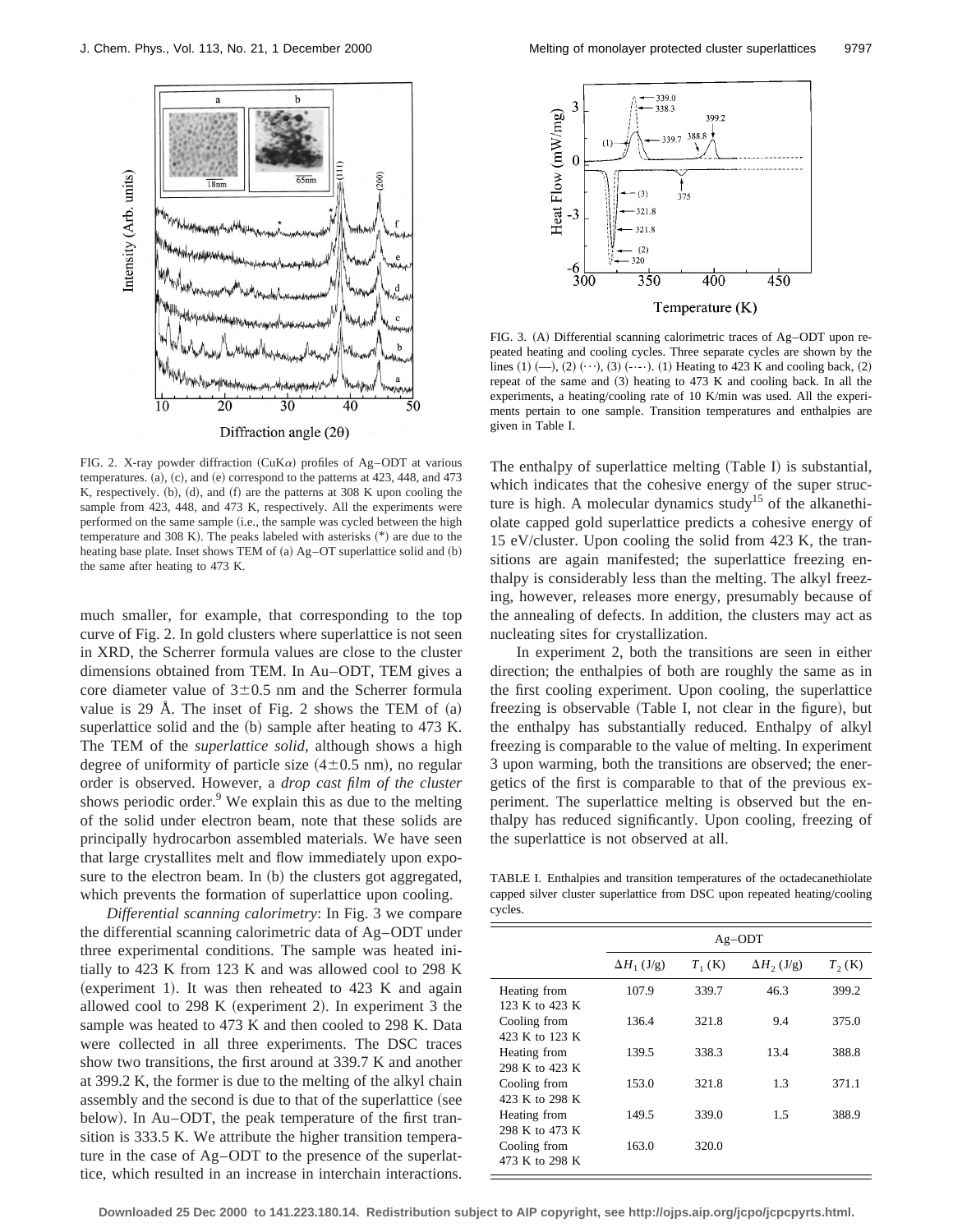Both XRD and DSC show the reversibility of the superlattice transition at lower temperatures and irreversibility at higher temperatures. Thus, the XRD and DSC results are in perfect agreement with each other. The results suggest that the molten superlattice has two distinctly different forms, one in which the alkyl chains can reform just as in the original solid and in the higher temperature phase, the alkyl chains lose memory of the original order and cooling results in a disordered phase of isolated clusters. The increase in alkyl chain melting enthalpy upon repeated heating/cooling cycles is significant. One obvious reason could be the annealing of the defects in the alkyl chain order. Variable temperature infrared investigations have shown that the alkyl chains have attained increased order upon cooling (see be $low).$ 

To compare the behavior with the corresponding Au systems, an experiment was performed with Au–ODT. Here again, both transitions are observed. In accordance with the XRD data, where no superlattice reflections were observed, the superlattice melting enthalpy was found to be low, indicating that the fraction of material in this state is less. Note that while the superlattice melting enthalpy is about 43% of the alkyl melting energy in Ag–ODT, it is only 4.5% in Au–ODT. The alkyl melting goes through multiple phases unlike in the case of Ag–ODT, probably due to the interdigitation of individual monolayer chains. Upon cooling down  $~($ from 473 K $)$ , the superlattice freezing is not seen, but the individual steps of alkyl freezing are observable. Just as in the case of Ag, enthalpy increases upon cooling due to the annealing of defects.

A corresponding DSC experiment was performed for Ag–OT. The data were measured as in the case of Ag–ODT (see above). The superlattice melting occurred gradually in the first heating and there is almost continuous absorption of energy although there are three distinct maxima at 377.0, 382.9, and 388.6 K, which are seen in subsequent heating experiments also. This behavior appears to be associated with the interdigitated alkyl chains. Upon cooling, two distinct superlattice-freezing transitions are seen; the enthalpies are lower than the melting. The superlattice melting enthalpy in second heating is comparable to that of the first freezing and three distinct transitions are observed. The superlattice melting temperature reduces slightly with decrease in chain length. Unlike in the case of Ag–ODT where there was a distinct temperature corresponding to the superlattice melting, Ag–OT shows several transition temperatures. Upon first heating, almost continuous absorption of energy is manifested. It seems that several conformations of the alkyl chains got frozen in the superlattice solid of Ag–OT, whereas the alkyl chain order appears to be similar to an alkane crystal in the case of Ag–ODT resulting in a sharper transition (see below).

*Variable temperature infrared spectroscopy*: In order to find an explanation for the observed behavior and to understand the nature of alkyl chain order, a variable-temperature infrared investigation was performed. In Fig. 4, we show the temperature-dependent FT–IR spectra of Ag–ODT in the range of 298 K to 473 K. The C–H stretching and lowfrequency regions are shown separately  $\overline{a}$  (A) and  $\overline{B}$ , re-



FIG. 4. Variable temperature FT–IR spectra of Ag–ODT.  $(A)$  and  $(B)$  corresponds to the C–H stretching and low frequency regions, respectively. Spectra were measured in KBr matrices. The temperatures are  $(a)$  298,  $(b)$ 323, (c) 348, (d) 373, (e) 398, (f) 423, (g) 448, and (h) 473 K.

spectively]. Positions of the methylene vibrations can be taken as a measure of the order (crystallinity) of the alkyl chains. In the case of crystalline polyethylene, the frequencies of the symmetric  $(d^+)$  and antisymmetric  $(d^-)$  CH<sub>2</sub> modes are at 2846–2849 and 2916–2918 cm<sup>-</sup> , respectively.<sup>16</sup> The values blueshift to 2856 and 2928  $\text{cm}^{-1}$ in liquid.<sup>16(c)</sup> This increase corresponds to greater number of gauche defects. For 2D SAMs, crystallinelike behavior is found for chain lengths above  $CG<sup>17</sup>$  Here the  $d^+$  and  $d^$ modes appear at 2848 and 2919  $\text{cm}^{-1}$ , respectively, clearly suggesting all-*trans* conformation. Similar positions are seen in the case of 3D SAMs on Au.<sup>18</sup> The  $r^+$  (symmetric) and  $r^-$ (antisymmetric) bands of the methyl group for all alkanethiolates lie at almost similar values of  $2868$  and  $2957$  cm<sup>-1</sup>, respectively, throughout. The  $r<sup>-</sup>$  band is composed of at least two components as marked in the Fig. 4. To make two asymmetric  $CH<sub>3</sub>$  vibrations degenerate, the methyl group should possess at least  $C_3$  symmetry. This symmetry is not present in the alkyl chain assembly, as chains are nonequivalent. This asymmetry arises due to the intermolecular interactions between the adjacent alkyl chains. Since the peaks are not well resolved, although observable clearly, we suggest that the chain ends undergo hindered rotation. Thus limited orientational freedom exists for the chain termini. All the other bands can be assigned on the basis of *n*-alkane vibrations and have been discussed in detail before.<sup>9</sup> At room temperature, the  $d^+$  and  $d^-$  modes appear at 2847 and 2915  $\text{cm}^{-1}$ , respectively, characteristic of crystalline alkanes, indicating solidlike order. These modes shift to 2853 and 2924  $\text{cm}^{-1}$ , respectively, at 398 K; the values are those of liquid alkanes.<sup>16 $\overline{c}$ </sup> A drastic shift corresponds to the melting of the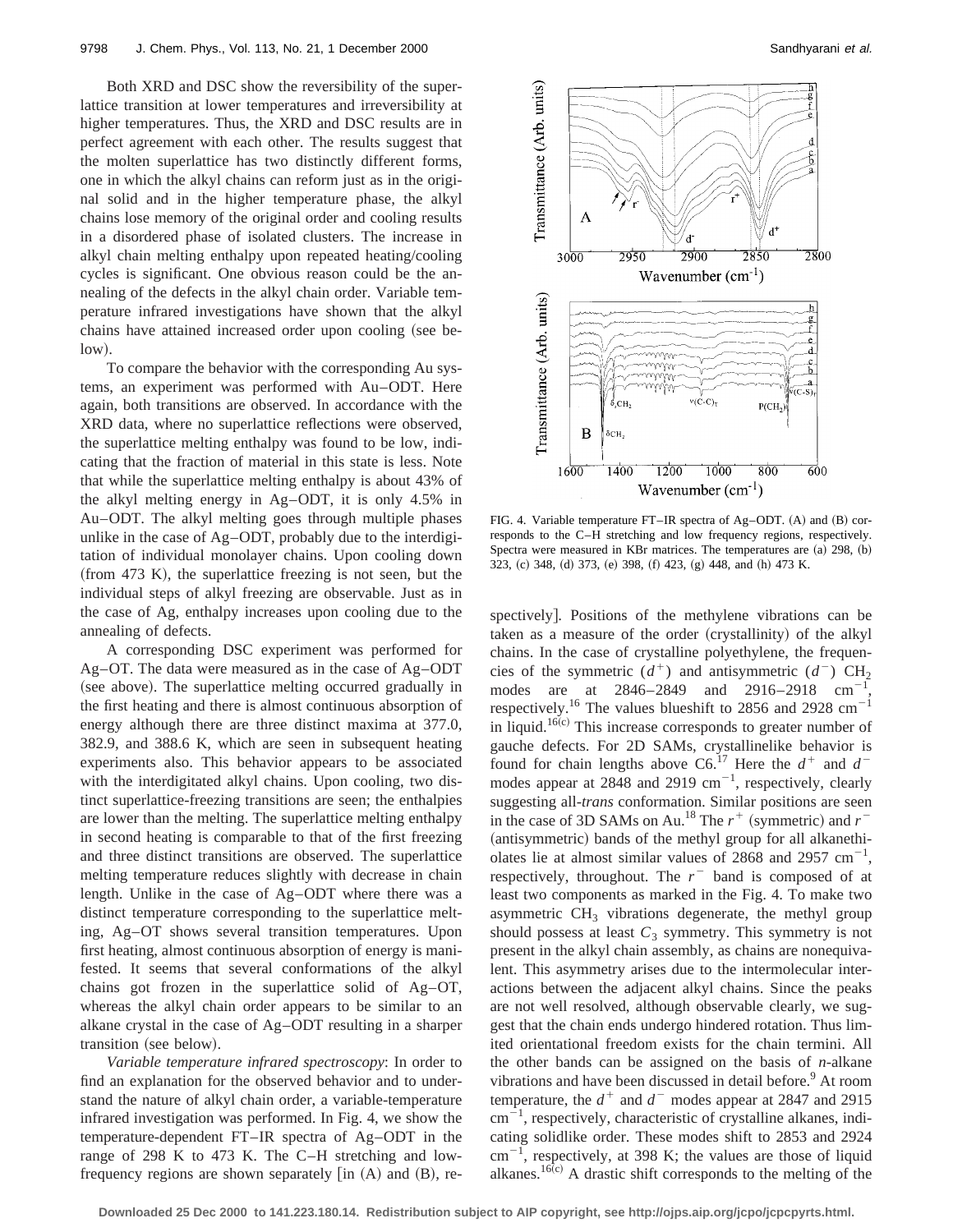alkyl chain. It is important to see that the phase transition temperature  $(398 K)$  is higher than the value reported for Au clusters.<sup>19</sup> Note that the transition temperature observed in IR is significantly higher than that seen in DSC, as noted by Badia *et al.*<sup>19</sup> At the transition temperature, the  $r<sup>-</sup>$  modes merge and shift to a higher value. This also indicates total rotational freedom of the alkyl chains.

In the low frequency region, the positions of all the bands, and especially the presence of the wagging and the rocking progression bands suggest the presence of crystalline alkyl chains. The assignments are fully described in earlier papers. Prior to the melting transition, the  $\delta_s$ CH<sub>2</sub> mode (assigned to the scissoring mode of the methylene close to the cluster surface) at  $1421 \text{ cm}^{-1}$  begins to shift and broaden. At the melting temperature, the transition becomes so broad that it is not observable, indicating that the alkyl chain as a whole attains rotational freedom and consequently the lifetime of the vibrational state decreases. The  $\delta$ CH<sub>2</sub> mode at 1468  $\text{cm}^{-1}$  shows only broadening, but no shift. The broadening of these two peaks is significant since it indicates the occurrence of additional channels of relaxation for the entire alkyl chain, which is mostly free rotation. A corresponding effect is seen on the methylene rocking mode  $(P(CH<sub>2</sub>))$  at 720 cm<sup>-1</sup>. At 323 K the  $\nu(C-C)_T$  appearing at 1068 cm<sup>-1</sup> shows a downshift and at the monolayer melting temperature, the band disappears completely. We attribute the redshift in the frequency to increased order or annealing of the chains. Note that only  $\nu(C-C)_T$  shows redshift, not  $\nu(C-H)$  or  $\delta CH_2$ . An increase in the alkyl chain melting temperature is suggested to be a signature of the superlattice. The fact that the superlattice is stable even after heating the solid above the monolayer melting transition implies that intercluster interaction is significant.

Melting of the alkyl chains and the formation of liquid like structure are also evidenced by a number of other signatures. The C–C stretching and the progression bands disappear completely. Although the  $CH<sub>2</sub>$  wagging band close to the cluster surface ( $\delta_s$ CH<sub>2</sub>) labeled in Fig. 4(B) loses intensity completely, there is still some intensity for the wagging band corresponding to the other  $CH<sub>2</sub>$  groups. The presence of rotational freedom is also clear. At the same time, the C–H and the C–S stretching modes are present in the molten state, showing that the alkyl chains are still adsorbed on the surface. Note that the  $(C-S)<sub>G</sub>$  mode at 698 cm<sup>-1</sup> is retaining the intensity throughout while all the other peaks decrease in intensity. Note especially the decrease in intensity of the 720 cm<sup>-1</sup> band due to P(CH<sub>2</sub>) and  $\nu(C-S)<sub>T</sub>$ . In fact this peak completely disappears above 448 K. This would suggest that after melting the conformation around C–S is essentially gauche. Note that the C–S mode does not show any shift during the experiment, indicating that the nature of binding is unaffected.

The sample upon heating and subsequent cooling was examined in separate experiments (in pure state, not in KBr matrix). The FT–IR spectra of Ag–ODT shown in Fig. 5 were recorded at 298 K, for the following sets of conditions:  $(a)$  as prepared,  $(b)$  following heating to 398 K and subsequent cooling to 298 K,  $(c)$  following heating to 473 K and subsequent cooling to 298 K. The C–H stretching and low



FIG. 5. FT-IR spectra of Ag-ODT in the  $(a)$  as prepared condition,  $(b)$ after heating to 398 K and subsequent cooling to 298 K, and  $(c)$  after heating to 473 K and subsequent cooling back to 298 K. Fresh samples were used for each heating and cooling experiment. The spectra were measured in KBr matrices.  $(A)$  and  $(B)$  correspond to CH stretching and low frequency regions, respectively.

frequency regions are plotted in (A) and (B). The  $d^+$  and  $d^$ modes appear approximately at the same energy (within 2  $\text{cm}^{-1}$ ) indicating that the alkyl chains are crystalline in all the samples. However, in spectrum  $(c)$ , there is a substantial reduction in the peak width, which is particularly noticeable for the  $r^-$  mode at 2953 cm<sup>-1</sup>. This is attributed to the annealing of the defects in the alkyl chain assembly. This increased order is visible in the  $\delta$ CH<sub>2</sub> mode, resolved into two peaks at 1463 and 1473  $\text{cm}^{-1}$  of almost equal intensity in spectrum  $(c)$ . These two peaks are attributable to factor group splitting in the monoclinic unit cell and is observed in the infrared spectra of many hydrocarbon crystals.20 In the temperature dependent IR spectra of monolayers, the methylene scissoring mode splits into two at 80 K, which has been attributed to increased order in the alkyl chain assembly.<sup>21</sup> In spectrum (b), the  $\delta$ CH<sub>2</sub> mode has a shoulder corresponding to the emergence of a new peak. As a result of annealing, the methylene-rocking mode at  $720 \text{ cm}^{-1}$  is split into two peaks of almost similar intensity at 720 and 730  $\text{cm}^{-1}$ . An identical splitting of the rocking mode is found in pure hydrocarbon crystals and is suggested to be due to the in-phase vibrations of adjacent, differently oriented, alkyl chains in the monoclinic unit cell. $^{20,22}$  All of these signatures are indicative of increase in the alkyl chain order, which is in perfect agreement with the DSC results. Au–ODT behaves similarly, although the factor group splitting is not as distinct as in Ag–ODT.

Similar experiments are performed on Ag–OT cluster superlattices also. The methylene (CH<sub>2</sub>) symmetric  $(d^+)$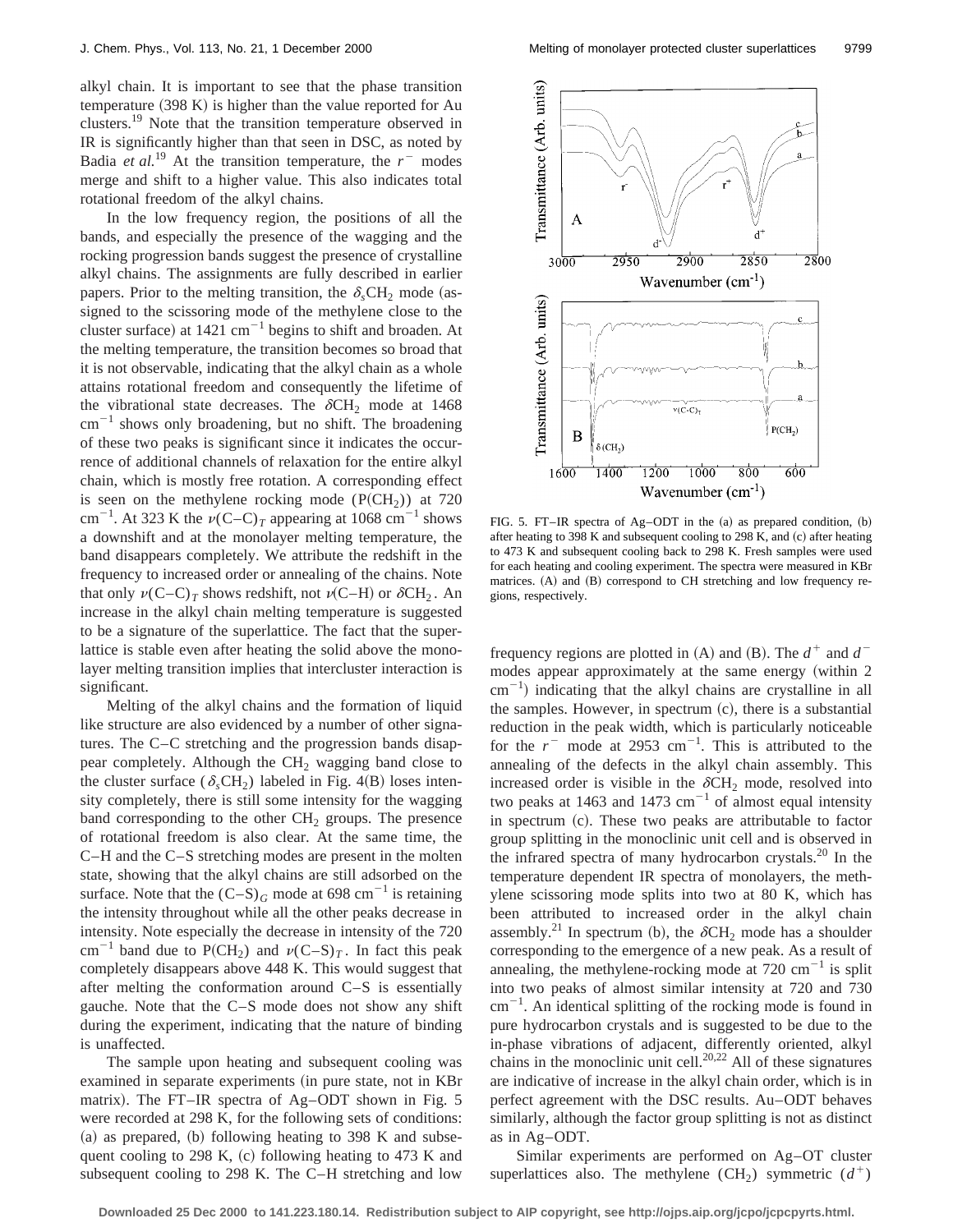

FIG. 6. Variable temperature XRD pattern of the Ag–octadecanethiolate  $(A)$  while heating and  $(B)$  while cooling. Temperatures are marked in the figure. *All* the reflections came back after cooling.

and antisymmetric  $(d^-)$  modes appear at 2847 and 2916  $\text{cm}^{-1}$ , at room temperature, respectively, are characteristic of crystalline alkanes, $16$  indicating the solidlike order. These modes shift to 2852 and 2923  $\text{cm}^{-1}$ , at 378 K, values indicative of liquid alkanes.<sup>16(c)</sup> Melting is manifested in the progression bands also. All the bands undergo reduction in intensity and become broad during the transition. The  $\nu$ C–S<sub>T</sub> mode got reduced in intensity and become equal to that of the  $\nu$ C–S<sub>*G*</sub> at 398 K.

## **Melting of thiolates**

In this section we present data pertaining to Ag– octadecanethiolate. The data of Ag–octanethiolate is similar.

*Variable temperature x-ray diffraction*: In order to see the melting of thiolates, we have performed variable temperature XRD measurements on these samples as well. In Fig.  $6(A)$  the XRD pattern of Ag octadecanethiolate during heating is shown. At 423 K, most of the low angle reflections disappeared as in the case of the superlattice. As expected, the bulk Ag reflections at 38.48° and 44.60° are not emerging at this temperature. Studies of Baena et al.<sup>10(c)</sup> have established that the crystalline phase transforms to a micellar phase at 404.4 K. The micellar phase is a hexagonal columnar mesophase and the micellar→amorphous phase transition occurs at 448.0 K. While cooling down from 423 K [Fig.  $6(B)$ ] the micellar phase reverts to the parent crystalline phase below 403 K and the diffraction pattern at 383 K is identical to that of the starting material, suggesting the total reversibility of the transition.



FIG. 7. Differential scanning calorimetric traces of Ag–octadecanethiolate upon repeated heating/cooling cycles. Three cycles are shown by the lines  $(1)$   $(\cdots)$ ,  $(2)$   $(-)$ ,  $(3)$   $(\cdots)$ . Transition temperatures are marked in the figure. The transition is reversible even after three heating cycles, unlike in Fig. 3. Asterisks  $(*)$  show instrumental fluctuations.

*Differential scanning calorimetry*: In Fig. 7 the DSC traces of Ag–octadecanethiolate are shown. *Only one transi* $tion$  (at  $404.0$  K) is observed, which is different from the superlattices. Three cycles of heating/cooling were performed (marked separately) and it can be seen that even after heating to 473 K, the transition is *repeatedly reversible*. While cooling down a two-step transition is observed, possibly due to the various mesogenic phases<sup>10(c)</sup> possible. In the superlattices, we saw that the melting transition is reversible only if it is heated up to 423 K. Also note the larger enthalpy changes compared to the superlattice. After the first heating, all the energy values are almost identical, in sharp contrast with the superlattice data.

*Variable temperature infrared spectroscopy*: Figure 8 shows the variable temperature IR spectra of the  $(A)$  high and  $(B)$  low frequency regions of Ag–octanethiolate layered solids. The methylene (CH<sub>2</sub>) symmetric  $(d^+)$  and antisymmetric  $(d^-)$  modes appear at 2847 and 2918 cm,<sup> $-1$ </sup> respectively, which is characteristic of crystalline alkanes,  $16$  indicating the solidlike order. These modes shift to 2853 and 2923 cm<sup> $-1$ </sup> at 393 K, values which correspond to those of liquid alkanes.<sup>16(c)</sup> Melting is manifested in the progression bands also. All the bands undergo reduction in intensity and become broad during the transition. Formation of  $\nu(C-S)<sub>G</sub>$ after the transition indicates that during the transition gauche defects were increased. The transition is at a higher temperature than that of the superlattices, which indicates that the van der Waals attraction is stronger in the case of thiolates.

## **COMPARISON BETWEEN SUPERLATTICES AND THIOLATES**

For a better appreciation of the differences between the superlattice and the thiolate, the room temperature XRD data of Ag–OT superlattice and Ag–octanethiolate are presented in Fig. 9. These data were acquired with improved statistics. Note that the superlattice solid was repeatedly washed with toluene to remove isolated clusters, which are freely soluble. The immediate difference we see is the number of additional reflections seen in the thiolate, particularly at higher diffraction angles. The superlattice reflections gradually shift in the

**Downloaded 25 Dec 2000 to 141.223.180.14. Redistribution subject to AIP copyright, see http://ojps.aip.org/jcpo/jcpcpyrts.html.**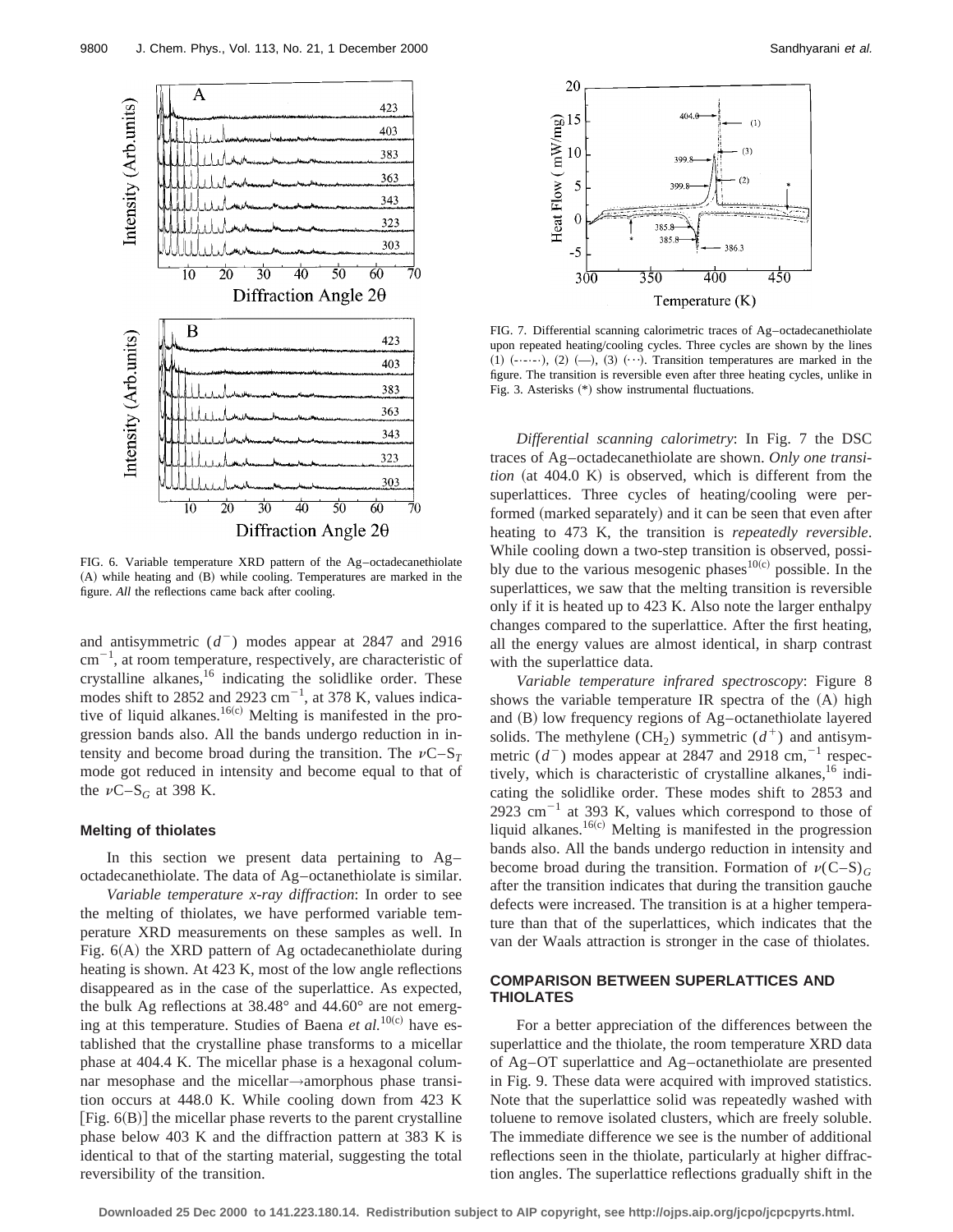

FIG. 8. Variable temperature IR spectra of Ag–octanethiolate layered solids, (A) high frequency region and (B) low frequency region. Temperatures (in Kelvin) are marked in the figure. Note that the transition temperature is higher than that in Fig. 4. The drastic shift in the  $d<sup>-</sup>$  mode (A) upon melting is marked. The appearance of  $\nu(C-S)<sub>G</sub>$  upon melting is indicated (B).

negative direction as the diffraction angle is increased (see the inset). This shows the larger interplanar distance in the superlattice compared to the thiolate. Doubling of the superlattice reflections are seen, probably due to some distortion in the structure. The superlattice pattern also shows the bulk  $(111)$  reflection of Ag. The large number of higher angle peaks due to intralayer reflections is not seen in the superlattice.

IR spectra show distinct differences between the superlattices and thiolates. The  $vC-S_G$  at 669 cm<sup>-1</sup> in the Ag–OT cluster is absent in the thiolate at room temperature, which indicates all *trans* conformation without any defects in the latter. Moreover, all the progression bands are well formed in the thiolate as reported in the literature<sup>10(b)</sup> whereas they are not as pronounced in the superlattice. C–H region also exhibits distinct differences; while the bands are broad in the thiolate they are narrower in the cluster. The intensity ratio of  $d^{-}/r^{-}$  is less in thiolate, which shows that the first two or three methylene groups do not contribute to the intensity of  $d^-$ . The IR intensity ratio  $I_{2920}/I_{2850}$  can be taken as a measure of disorder,  $16$  and with the increase in conformational order, this ratio decreases. In the case of thiolates the ratio is lesser compared with that of cluster. This indicates that thiolates are more ordered. The difference between the two solids is further seen in the phase transition. The multiple step



FIG. 9. Room temperature XRD patterns of  $(a)$  Ag–octanethiolate and  $(b)$ Ag–OT superlattice. Inset shows the expanded region of the same showing the differences between the two. The splitting is marked in the figure. Note the increasing shift between the two at higher angles. The  $(111)$  reflection of bulk Ag in (b) is indicated by an arrow. The data were taken with improved statistics.

transition of Ag–OT superlattice in DSC is quite different from Ag–octanethiolate, which shows only a sharp single transition at 403.3 K. Superlattice transition becomes irreversible at 473 K, whereas, even after heating to 473 K, the transition is repeatedly reversible in thiolates. Factor group splitting of methylene scissoring and rocking modes upon annealing was observed in superlattices, whereas it was absent in thiolates.

## **DISCUSSION**

The superlattice unit cell dimension increases from 59.172 in Ag–OT to 67.465 Å in Ag–ODT. The increase in the lattice parameter is 8.293 Å for an increase of 10 carbon atoms in the alkyl chain body. Upon increasing the number of carbon atoms in the alkyl chain body from five in the pentanethiol protected silver cluster to eight in Ag–OT, the unit cell dimension increases by  $6.149 \text{ Å}^9$  If interdigitation is occurring between separated alkyl chains, the extent to which it occurs has to be greatly different in different samples to explain the experimental facts, which is quite unlikely. Also such a structure may have resulted in a large increase in superlattice melting temperature with increase in alkyl chain length. Thus it appears that the superlattices are formed principally as a result of interdigitation of bundles of monolayers assembled on the cluster surfaces. The fact that Ag–OT shows multiple superlattice melting transitions implies that there could be more conformations of the chains contributing to the superlattice assembly. A greater penetration of bundles with increasing chain length also increases packing density. This argument is also supported by the fact that alkyl chain order is similar to that existing in 2D and 3D monolayers.

It is seen that between successive heating and cooling (in Ag–ODT), the temperature of the alkyl chain melting is not changing. However, the width of the transition narrows and the enthalpy increases. This suggests that the kind of order is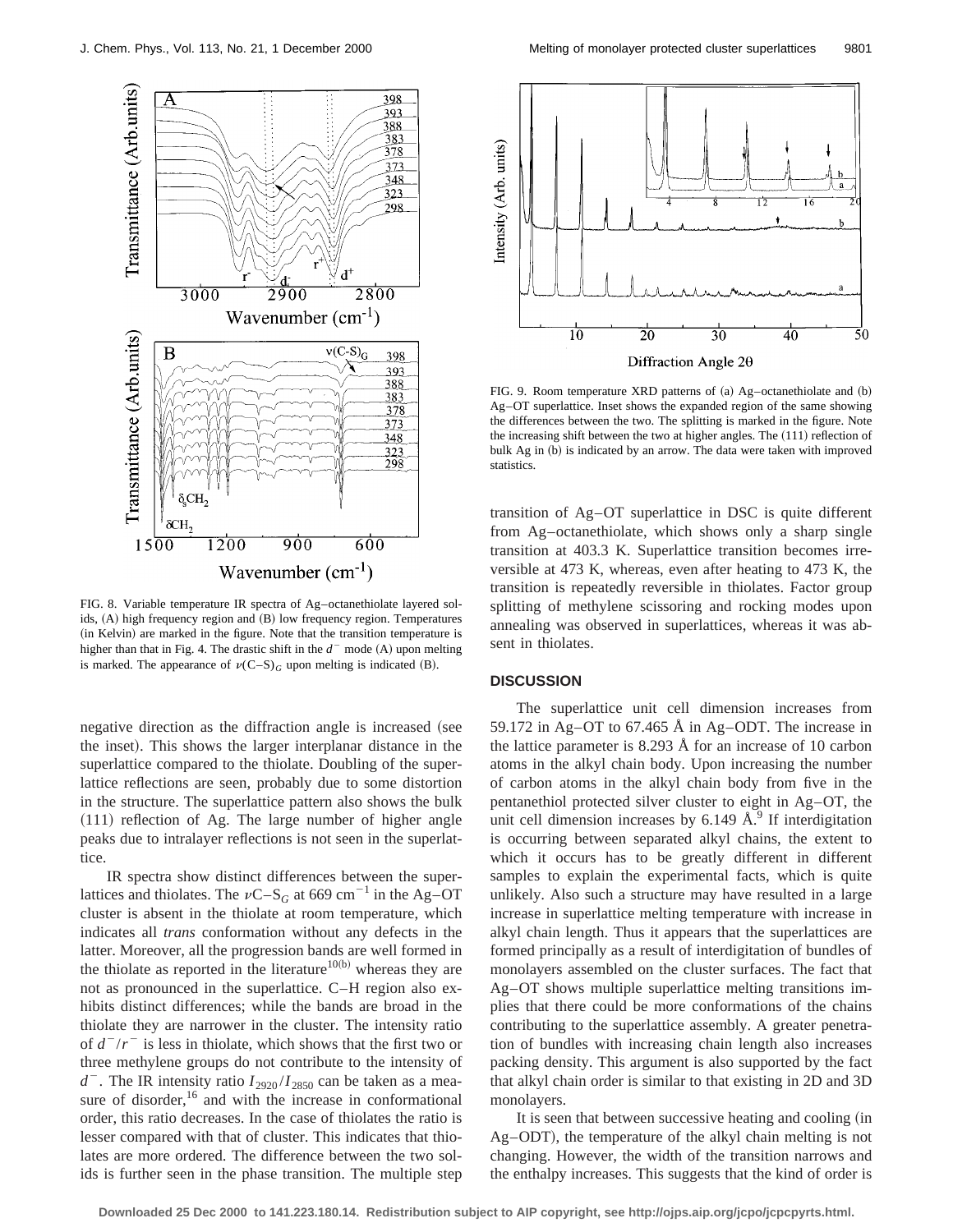similar in both as prepared and temperature cycled samples but there is a significant amount of defects in the parent sample and these defects are removed upon subsequent heating/cooling cycles. The increase in alkyl chain melting enthalpy is not seen in isolated Au clusters,<sup>19(a)</sup> whereas there is a significant decrease in enthalpy for the superlattice solid. It is possible that the superlattice acts as nucleation sites in acquiring alkyl chain order. It is possible that there are a number of alkyl chains in the superlattice solid occupying the edges and terraces of the cluster surface which are not perfectly ordered, but could do so upon annealing contributing to the increased enthalpy upon cooling.

The superlattice melting enthalpy reduces upon repeated cycling. In other words, although alkyl chain order increases, the superlattice assembly collapses during annealing. Thus, a superlattice of the clusters is possible only if there are significant defects in the monolayer order of the isolated clusters. As these defects are annealed out, leading to perfect all-*trans* order within each of the planes of the cluster surface, the superstructure becomes less probable. It is possible that heating/cooling cycling also causes changes in the morphology of the cluster surface, which helps in removing the defects.

As the superstructure is formed from the solution phase, it is possible that a few of the alkyl chains are not ordered. The lack of order can be a result of geometric constraints in the superlattice structure or due to the presence of defect sites at the cluster surface as mentioned carlier. Upon allowing the molten alkyl chains to cool, the van der Waals forces between the chains of individual molecules dominate over those between the clusters, thus increasing the number of superlattice unit cells that separate.

Why the superlattice state especially that of Ag–ODT, exhibits two distinct liquid phases is an interesting question. In the phase below 448 K, the liquid can regain the superlattice order, whereas above 473 K, liquid is unable to retrieve the superlattice order. It is unlikely that in such a small temperature difference, the cluster core acquires sufficient energy for a large displacement from its equilibrium position. It is more likely that the alkyl chain acquires another orientation which does not permit the superlattice order. However, this structure leads to a more complete order for the monolayer upon cooling, which results in a higher monolayer freezing enthalpy. This can happen due to either  $(1)$  structural changes in the cluster or  $(2)$  conformational changes in the alkyl chain body. We do not have much evidence for  $(1)$ from spectroscopy; however, observed aggregation has to involve structural changes. The fact that a few of the modes are narrowing and resolving upon annealing indicates that conformational differences are being removed. This indicates that the superlattice structure requires some degree of defects in the alkyl chain body. Thus, it is clear that the superstructure is not formed from isolated ordered clusters but instead both superlattice and the isolated clusters evolve in a single precipitation step. This suggests that solution phase growth is preferred for superlattice formation. The temperature cycling does result in increased crystallinity of the cluster core as seen by the enhancement of the  $(111)$  and  $(220)$  reflections at higher temperature; however, this does not change the nature of alkyl chain binding. The effect of cluster core annealing on the conformational changes in the alkyl chain assembly is unknown.

## **CONCLUSIONS**

Superlattices of alkanethiol capped silver clusters melt above 398 K after the melting of the alkyl chain monolayer. There is a small, but significant reduction in melting point upon decreasing the chain length. Repeated cycles of heating and cooling remove the defects in the alkyl chain body and the fraction of superlattice decreases. The superlattice melting is manifested in variable temperature XRD as the complete loss of the low angle reflections and with the emergence of separated Ag cluster reflections. DSC shows two distinct transitions, the first corresponding to the alkyl chain melting and the second corresponding to the superlattice melting whereas in thiolates, only one transition is observed. The superlattice melting proceeds through several steps in clusters of lower chain length. Variable temperature IR spectroscopy shows distinct signatures only for the alkyl chain melting and not for superlattice melting. In thiolates, only one distinct melting transition is seen in IR corresponding to the collapse of the lattice. It is concluded that a perfect alkyl chain order within the isolated clusters is not necessary for the superlattice structure.

## **ACKNOWLEDGMENTS**

T.P. thanks the Department of Science and Technology, Government of India and Council of Scientific and Industrial Research, Government of India for financial support. N.S. thanks the Council of Scientific and Industrial Research, Government of India, for a research fellowship.

## **APPENDIX**

*Physical properties of cluster superlattices and thiolates*: While superlattice solids are dark brown, thiolates are white crystalline powders. No change in color was seen during the period of the experiment. The superlattice solids are completely soluble in nonpolar solvents, whereas the thiolates are insoluble under identical conditions. The solubility of the cluster sample decreased upon storage (in air). To see whether this is due to the degradation of cluster to thiolate, a number of experiments were performed. The insoluble and soluble portions were separated and all the measurements were conducted on both samples. In both cases, the superlattice signatures were observed and the absorption spectra of the solutions as well as the solids were characteristic of the clusters. There was no thiolate feature<sup>10(e)</sup> in the UV/VIS (thiolate shows a distinct absorption peak with a sharp edge at 320 nm). It was ascertained through independent experiments that the large absorbance of the cluster did not mask the thiolate feature. The solubility of Ag–OT and Ag–ODT clusters (in nonpolar organic solvents) just after complete reduction (the material was in the organic phase) was checked. They were completely soluble. After 12 hours of stirring, the solubility in toluene was checked again, and complete solubility was seen. If thiolate is forming along with the cluster during the preparation, we should get an